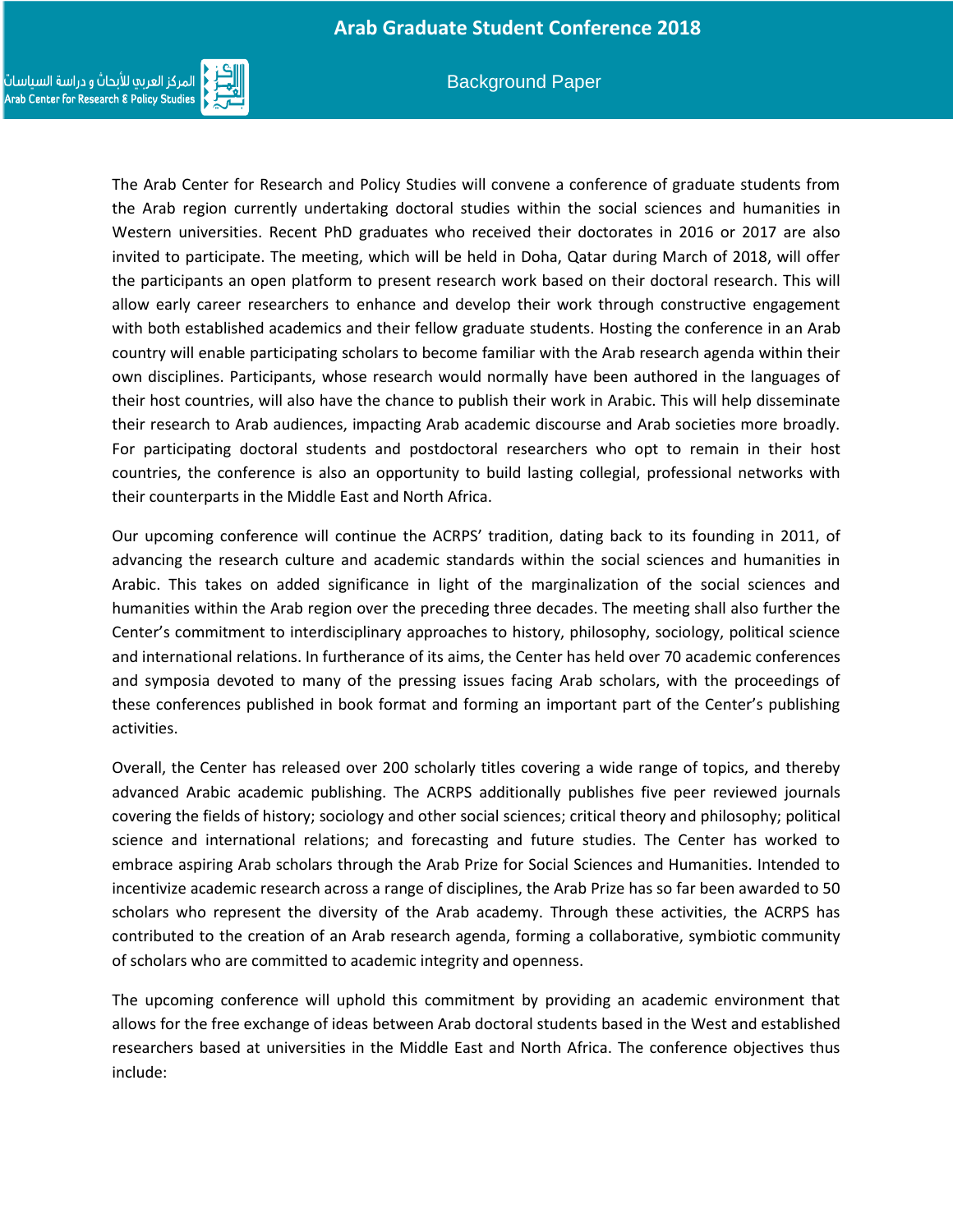

- 1. Provide a platform that brings together Arab doctoral students based in western institutions with their counterparts in the Arab region. First, this will foster the creation of joint research projects as well as personal-professional networks that tie early career researchers to the Arab academy. Additionally, the meeting will facilitate a network of Arab researchers based abroad.
- 2. Provide a space where Arab doctoral students and postdoctoral researchers based in the West can interact and engage with their counterparts in the Middle East and North Africa. With participants coming from a wide range of professional backgrounds, this will further the ideals of interdisciplinary cooperation.
- 3. Give participants the opportunity to benefit from constructive engagement with both established academics and their fellow graduate students, allowing them to enhance and develop their own research.
- 4. Serve to better acquaint Arab doctoral students and recently graduated postdoctoral students based in the West with the research agendas of the social sciences and humanities in the Arab region, allowing them to contribute to and shape that agenda.
- 5. Afford doctoral students the opportunity to disseminate their work through Arabic language channels. The Arab Center will publish Arabic language versions of the research presented at the conference either in book format or in one of the peer reviewed journals that it publishes, pursuant to the ACRPS' academic standards.
- 6. Introduce Arab PhD candidates and recent PhD graduates to Arab academic institutions, and the needs and orientation of the Arab academic employment market. This has the added benefit of enhancing their employability in Arab academic institutions.

## **Conference Topics**

Participants from across the social sciences and humanities are encouraged to apply (see details below on eligibility). The conference will be held alongside workshops, corresponding to the topic or discipline. While applications are open from any of the disciplines in the social sciences and humanities, we would particularly encourage prospective participants from the following fields to apply:

- Political Science and International Relations
- History
- Anthropology
- Sociology
- Philosophy
- Political Economy
- Development Studies
- Media Studies and Cultural Studies
- Law and International Law
- Interdisciplinary specialisms and approaches which combine the above fields within the social sciences and humanities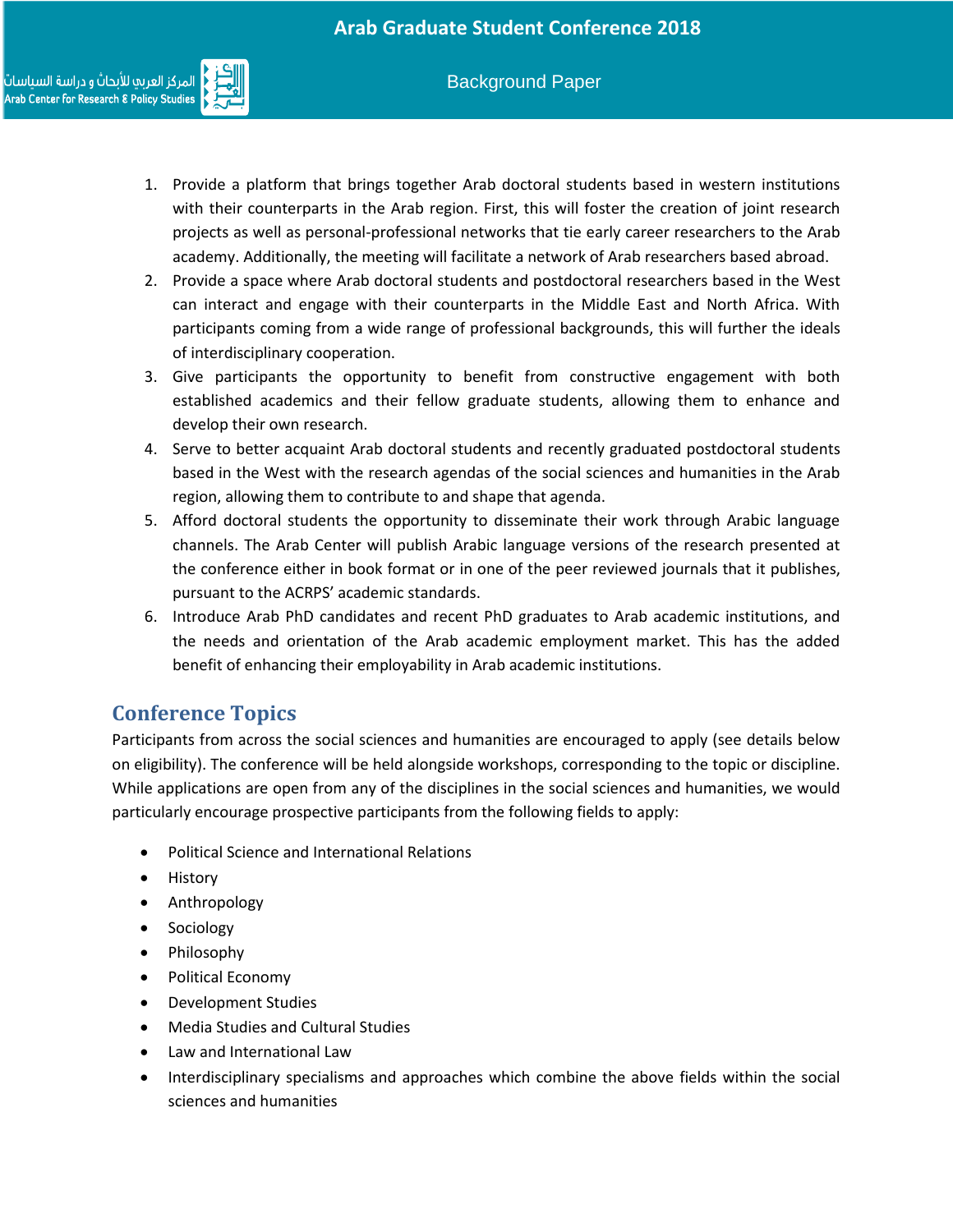

Background Paper

## **Conference Structure**

Participants will be grouped into panels according to research topic. Each participant on a given panel will have the opportunity to present their work. In detail:

- The conference organizing committee will divide participating scholars into panels based on the subject of their proposed work.
- Each panel will be chaired by one or more academics noted for their extensive experience in the relevant field.
- Each panelist will be allowed between 20 and 30 minutes to present his or her research work.
- Each panelist will be followed by a designated discussant given between 10 to 15 minutes to provide commentary on the written version of the paper offering any suggestions for its improvement, followed by an open discussion with both panel participants and the audience.
- The ACRPS will coordinate the review, editing, translation (where necessary) and publication of Arabic versions of the participants' papers through one of the Center's publication channels.

# **Application Guidelines**

Prospective applicants must meet the following conditions before being accepted onto the conference:

- Be a currently registered graduate student at a Western university (based in Europe, North America or Oceania) with a familial connection to a member-state of the Arab League.
- Be a recent (2016 or 2017) PhD graduate from a Western university (based in Europe, North America or Oceania) with a familial connection to a member-state of the Arab League. In this case, the applicant should send an email to [arabdoct.conf@dohainstitute.edu.qa](mailto:arabdoct.conf@dohainstitute.edu.qa) attaching their research proposal and CV.
- Non-participating attendees must register by [e-mail: arabdoct.conf@dohainstitute.edu.qa](mailto:arabdoct.conf@dohainstitute.edu.qa) They should complete a one-page letter describing the applicant's research objectives in attending the conference.
- All applications must be submitted by e-mail no later than October 25, 2017. Please ensure that the following is included:
	- 1. The application form, which can be [downloaded here](https://www.dohainstitute.org/en/Lists/ACRPS-PDFDocumentLibrary/Application_form_for_the_Arab_Graduate_Student_Conference_March_2018.docx) (this is a Microsoft Word file).
	- 2. The research proposal (in Arabic or English), 500 words, including the main research topic, methodology, and data / fieldwork on which it is based. Once the proposal is approved, successful participants must prepare their research papers in accordance with the writing and publication standards of the Arab Center for Research and Policy Studies.